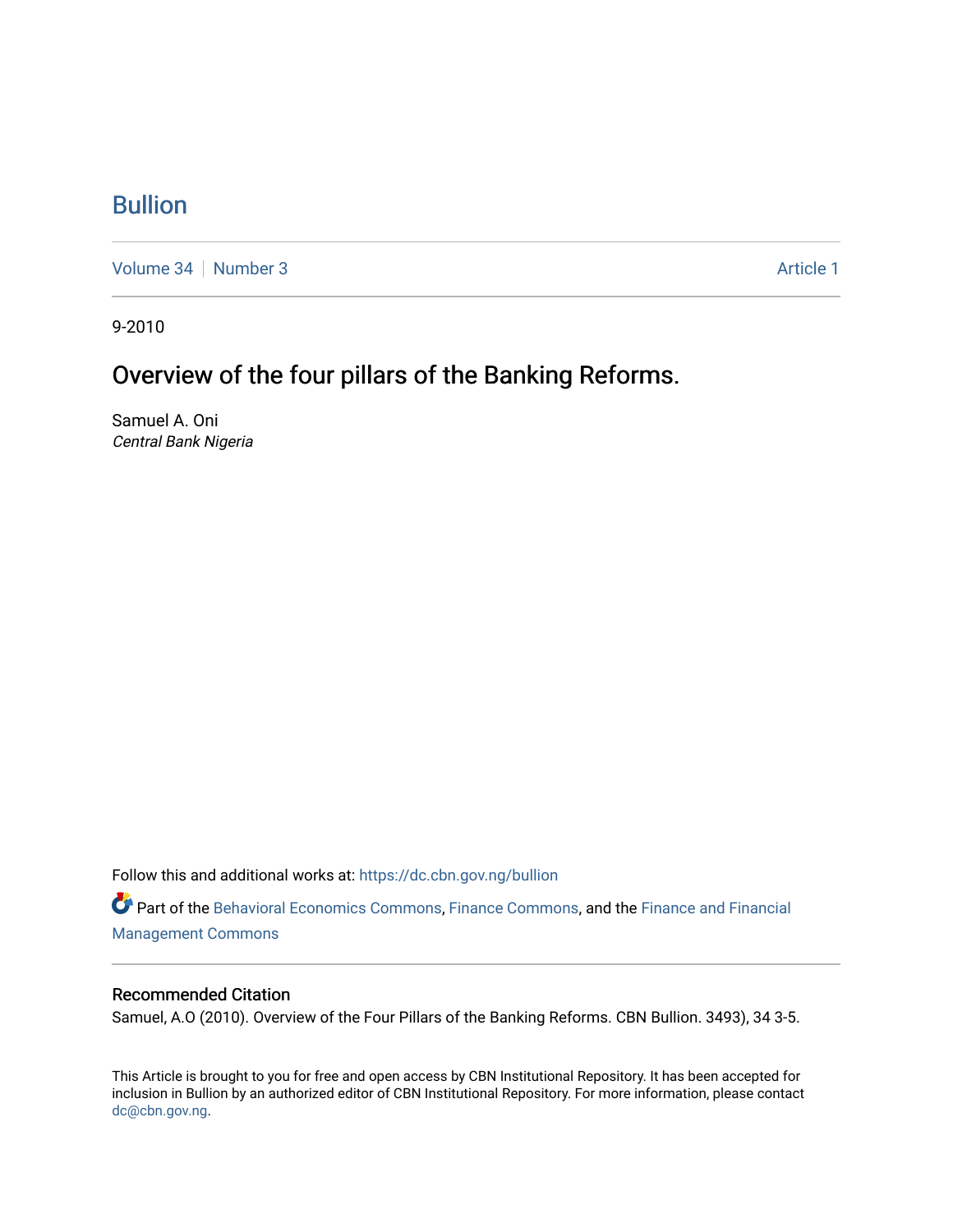### OVERVIEW OF THE FOUR PILLARS OF THE BANKING REFORMS'



SamuelA. Oni The CBN embarked on a banking sector reform programme between July 2004 and December 2005 to entrench a strong, diversified and reliable banking system that would ensure the safety of depositors money, play an active developmental role in the Nigerian economy and compete effectively in the African and global financial systems. Thereafter, the world witnessed a financial hurricane that was aptly titled the Global Financial Crisis/Meltdown by analysts in 2008. There is no gainsaying the fact that the crisis left in its wake, several organizations prostrate and even rendered an entire nation bankrupt. However, in Nigeria, the consolidation programme, along with the non-integration of the financial system into the international financial system, the relatively simple nature of financial products in the market, and the strong capitalization and liquidity of the banks, doused the initial effects of the global financial crisis.

The Nigeria's financial system was however, ultimately affected by the crisis with the effect more sever in banks with huge concentrations in their exposures to the capital market and oil and gas sector, weaknesses in risk management and poor corporate governance practices. The signs of distress displayed by these banks,

BY SAMUEL A. ONI DIRECTOR OF BANKING SUPERVISION CENTRAL BANKOF NIGERIA

which manifested mainly in serious liquidity strain and heavy reliance on financial support from the CBN, led to the introduction of several interim measures between 2008 and 2009. These measures included the reduction in the Monetary Policy Rate (MPR), Cash Reserve Ratio (CRR) and Liquidity Ratio; and expansion of the CBN discount window to allow additional instruments and permit banks to borrow for up to 360 days among others.

These measures did not, however, fully resolve the problems bedeviling the banking system as it remained extremely fragile with the fragility ascribed to several interdependent factors. Key among these factors were macro-economic instability caused by large and sudden capital inflows, failures in corporate governance, lack of investor and consumer sophistication, inadequate disclosure and transparency, gaps in the regulatory framework and regulations, uneven supervision and enforcement, unstructured governance and weaknesses within the CBN as well as weaknesses in the business environment. Thus, claims and counterclaims on the strength and resilience of the financial system continued to exist in the minds of analysts, investors and the public, on the true financial health of some Nigerian banks. This led to unbridled speculations and a near collapse of public confidence in the banking system, which was worrisome. The CBN, taking into cognizance the need to restore public confidence and credibility to the financial system, embarked on a risk assessment exercise to review, evaluate and determine the quality of banks' portfolio especially their exposure to margin lending (including proprietary/banks' subsidiaries) and the oiland gas sector.

The exercise confirmed the initial fears of stakeholders with respect to some institutions as it revealed among others, the existence of high percentage of non-performing loans with the poor assets quality attributable in the main to weak risk management practices, especially lax unanagement praeaeee, ee peelang nak<br>underwriting standards, preponderance of poor corporate governance practices and the absence of regulatory guidance in some areas. ln addition, the management teams of some banks were discovered to have acted in manners that were detrimental to the interests of their depositors and creditors.

The reports of the risk assessment exercise formed the basis of the intervention by the CBN in some banks and the introduction of the four pillar reform programme, to guarantee the safety and soundness of the banking system. The four pillars of the banking system reforms, which is the main subject, are as follows:

- Enhancing the quality of i. banks;
- ii. Establishing financial stability;
- iii. Enabling healthy financial sector evolution; and
- iv. Ensuring that the financial sector contributes to the real economy.

i. Each of the pillars will be discoursed in order to enhance our understanding of the subject matter. Enhancing the quality of banks, which is the first and major pillar of the reforms programme consists of a 5 part programme. These are: (a) the industry remedial programmes, which will involve the launching of a set of initiatives to fix the key causes of the

 ${}^{1}$ The views expressed in the paper are those of the author and do not in any way represent the official position or thinking of the Central Bank of Nigeria. The author acknowledges the comments and criticisms of anonymous reviewer.

3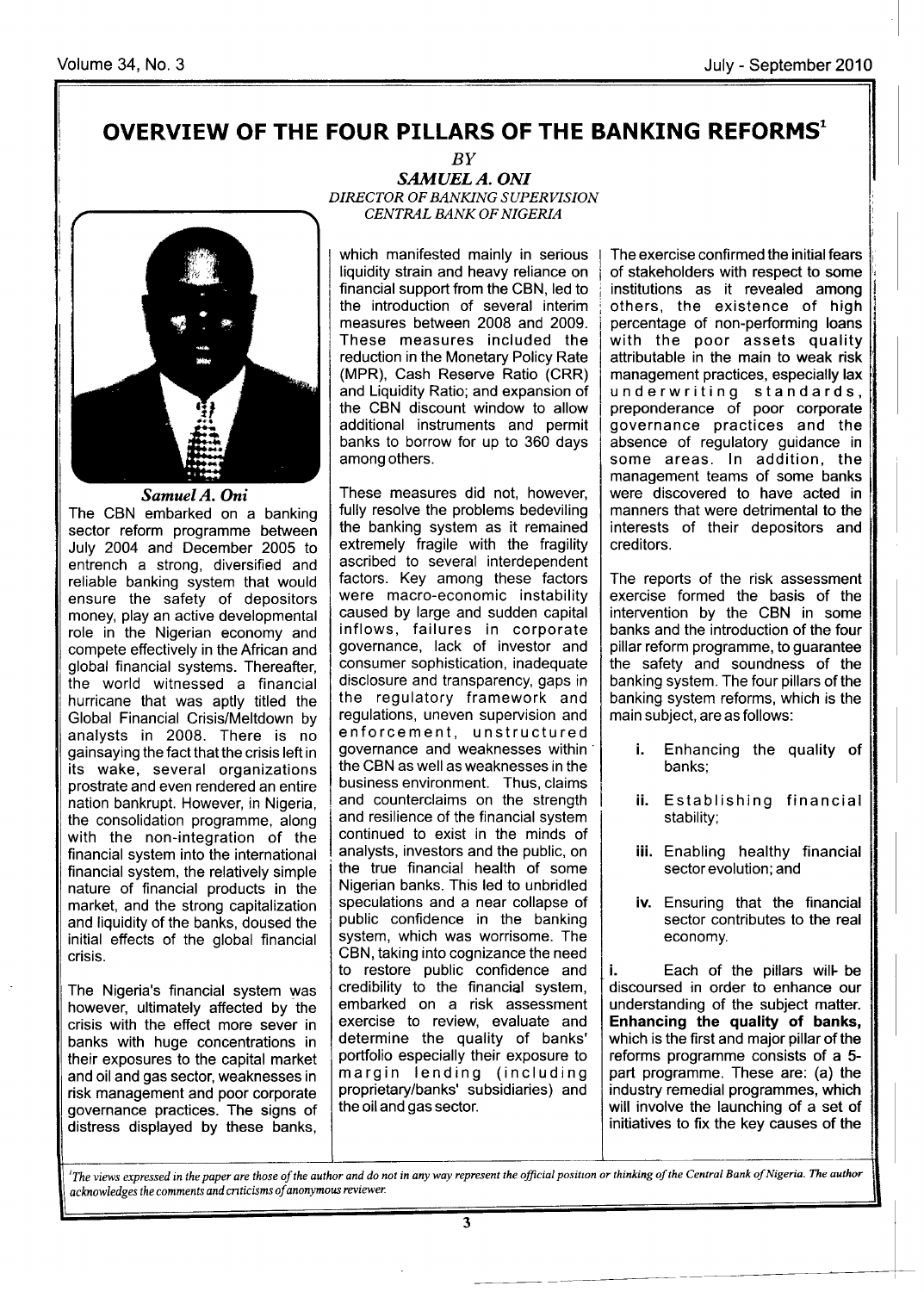crisis, namely data quality, enforcement, governance, risk management and financial crime. The initiatives will be structured such that the banks carry out most of the work to imbibe new behaviours in the industry, while the CBN plays a crossindustry programme management role; (b) Regulatory reforms, which is the second part of the 5-part programme under the first pillar, is in turn broken into three parts. First, the CBN in conjunction with other regulators will embark on <sup>a</sup> systematic review of regulations and guidelines around the key causes of the crisis. Second, the CBN, under the sponsorship of the Financial Sector Regulation Coordination Committee (FSRCC), will lead a programme to fundamentally reform the financial services regulatory framework. The focus under this sub-pillar will be the harmonization and raising to worldclass standards, supervision processes, technology and people. Thirdly, a centre of competence for lnternational Financial Reporting Standards (IFRS) and N-GAAP+ will be established to support examination teams and contribute to the Nigerian Accounting Standards Board (NASB) IFRS committee; (c) The third part of this pillar will involve the CBN strengthening the implementation of the Risk Based Supervision (RBS) methodology to include examiner accreditation in RBS, industry communication and engagement as well as a monitoring mechanism to measure the programme's impact and high level response to issues raised by the industry; (d) The fourth part of the first pillar of enhancing the quality of bank, is consumer protection. The objectives of reforming consumer protection include ensuring that consumers receive an appropriate level of protection, increasing consumer understanding of basic financial services/ products and conducting customer satisfaction surveys. Currently, a Consumer Protection Unit is already functional in the newly created Financial Policy and Regulation Department of the Bank, and charged with educating consumers on financial products,<br>responding to major consumer issues and ensuring that consumers are fairly treated by the industry. The aim is to make the CBN the consumers' advocate, setting standards of

customer service for the industry. lt is therefore our expectation that you will not only channel your complaints on relevant issues to the Unit but ensure that the Unit received the desired publicity in the interest of all stakeholders; (e) The fifth and final part under enhancing the quality of banks involves the internal transformation of the CBN in the areas of corporate governance, management information system, people development and disclosure. Broadly speaking, this partwill involve the expansion and deepening of the CBN Board to ensure good governance, development of management information dashboards forall key job roles, expanding the role of our Human Resources Department to include the development of regulators and future industry executives, and expanding the frontiers of CBN disclosure to the levels in major investor countries such as the United States, South Africa, China and the United Kingdom.

ii. The Second Pillar of the reforms programmes is the Establishment of Financial Stability. The issue of financial stability has attained significant importance among central banks all over the world especially in the aftermath of the global financial crisis. The key thrust of this pillar involves the CBN providing leadership in some areas and championing some courses. The CBN will provide leadership in the establishment and functioning of the Financial Stability Committee (FSC). The FSC, which will focus on systemic stability, will be supported by a strong technical working group. The FSC along with the Monetary Policy Committee (MPC) would be at the core of the new macro-prudential framework designed to ensure that monetary policy is not only shaped by systemic risk trends but also consistent with the expanded hybrid goals for product and asset price stability. ln this regard, the MPC would also be tasked with the twin monetary goals of single-digit inflation targeting and avoidance of asset price bubbles; introduction and enactment of new macro-prudential rules along with the FSC; examination of capital control approaches to prevent'hot money' from abroad from destabilizing the capital market and economy; and developing the

exchange rate regime to ensure that policies and reserves are in place to credibly defend the currency in times of distress to reduce macroeconomic volatility. Towards ensuring financial stability, the CBN would be at the heart of Nigerian economic analysis, driving the country's economic agenda. Also, the CBN would champion the development of the Capital Market through the improvement of its depth and accessibility as an alternative to bank funding as well as the development and implementation of countercyclical fiscal policies. ln the area of fiscal policies, the CBN would champion the development of policies that are intended to reduce oil related volatility in the system either through the establishment of a stabilisation fund, such as the Sovereign Wealth Fund, as is done by other major exporters of commodities. The CBN would also champion the cause of sustainable economic growth through ensuring that our economy becomes more competitive through the provision of adequate infrastructure and a conducive business environment by the government thus making it easier to do business in the country.

iii. Enabling Healthy Financial Sector Evolution is the third major pillar of the reforms programme. This pillar is also broken down into several sub-pillars which are (a) ensuring the emergence of a competitive banking industry structure: There is no gainsaying the fact that the CBN has an important role to play in determining the ultimate structure of the banking sector. ln this regard, the CBN would welcome foreign participation in the sector in order to improve and strengthen the financial system. The Bank would however be mindful not to allow the entry of foreign banks to affect the development of the local banking sector. Also, support would be given to domestic mergers and acquisitions activities that would create stronger banks in terms of management. IT etc; licence other types of banks to drive regional economic development and establish the Asset Management<br>Corporation (AMCON) as part of the broad resolution strategy. The AMCON would serve, not only as a vehicle for the resolution of bad assets, but the recapitalization of the